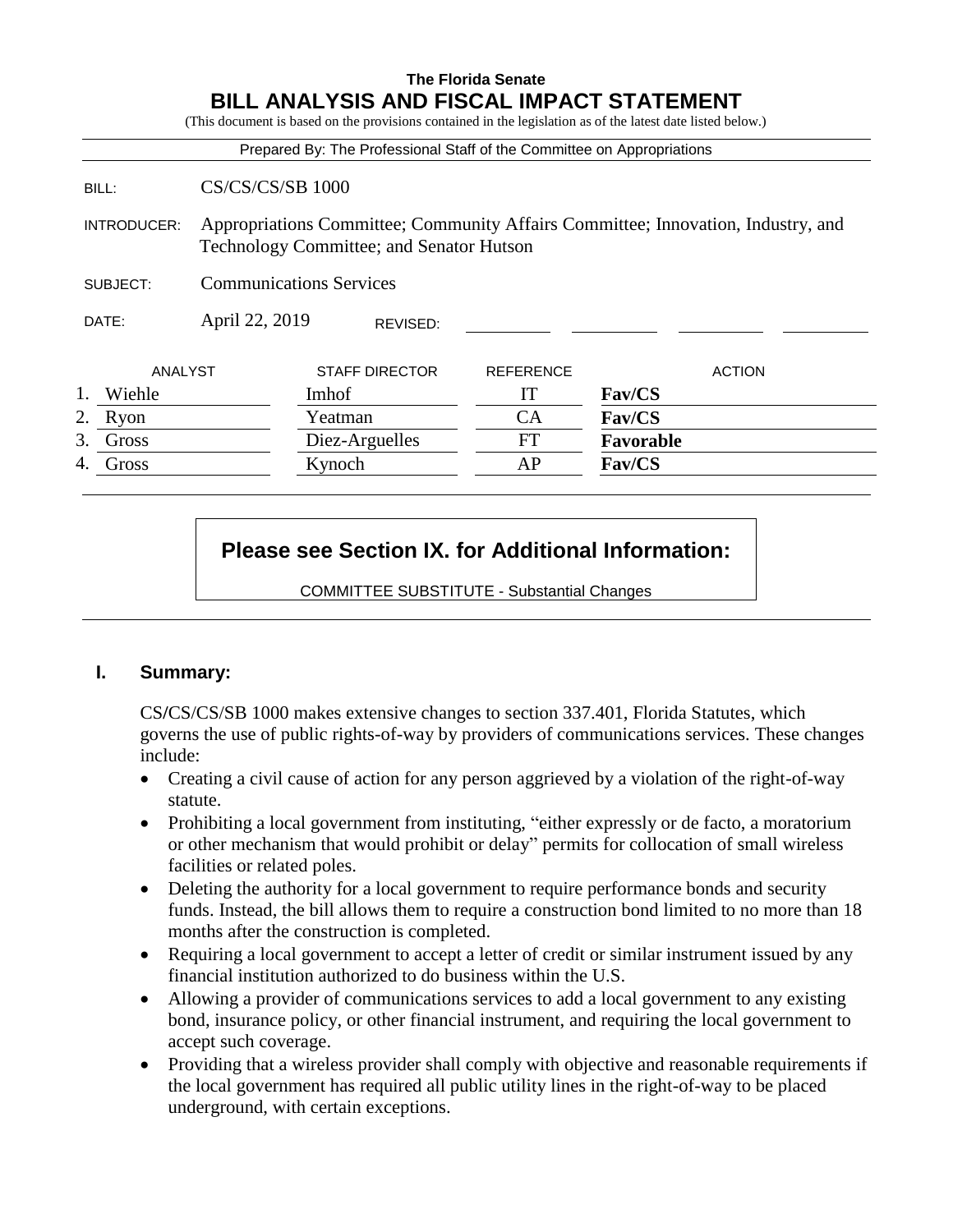- Prohibiting a local government from requiring a permit applicant to provide inventories, maps, or locations of communication facilities in the rights-of-way, unless it is necessary to
- avoid interference with existing facilities.
- Allowing a local government to require, annually, a notarized statement from a pass-through provider identifying information on the provider's pass-through facilities.
- Providing additional requirements pertaining to a local government's permit registration and application process for communications services providers' use of public rights-of-way.

The bill also prohibits a municipality and county from imposing permit fees for the use of public rights-of-way by communications services providers if it had not levied permit fees as of January 1, 2019. In contrast, municipalities and counties that were imposing permit fees as of that date may continue to do so or may elect to no longer impose permit fees.

The bill takes effect July 1, 2019.

# **II. Present Situation:**

# **Local Communications Services Tax**

Local governments may levy a local discretionary communication services tax (CST), which varies by jurisdiction.<sup>1</sup> The maximum rate a municipality or charter county may levy is 5.1 percent if the local government does not levy permit fees (or 4.98 percent if the municipality or charter county levies permit fees, which are discussed below).<sup>2</sup> The maximum rate for a noncharter county is 1.6 percent.<sup>3</sup> Maximum rates do not include add-ons of up to 0.12 percent for municipalities and charter counties or up to 0.24 percent for non-charter counties, which is discussed below.<sup>4</sup> Further, temporary emergency rates may exceed the statutory maximum rates.<sup>5</sup> The local CST does not apply to direct-to-home satellite services.<sup>6</sup>

# **Local Government Election to Impose Permit Fees for Use of Public Rights-of-Way by Communications Services Providers**

Section 337.401(3)(c), F.S., allows local governments to require and collect permit fees from any provider of communications services that uses or occupies municipal or county roads or rightsof-way. All fees must be reasonable and commensurate with the direct and actual cost of the regulatory activity, demonstrable, and equitable among users of the roads or rights-of-way. Fees may not: be offset against the communications services tax; include the costs of roads or rightsof-way acquisition or roads or rights-of-way rental; include any general administrative, management, or maintenance costs of the roads or rights-of-way; be based on a percentage of the value or costs associated with the work to be performed on the roads or rights-of-way; or exceed \$100.

5 *Id.*

 $\overline{a}$ 

 $^{1}$  Section 202.19(1), F.S.

 $2$  Section 202.19(2)(a), F.S.

<sup>3</sup> Section 202.19(2)(b), F.S.

 $4$  Section 202.19(2)(c), F.S.

<sup>6</sup> Section 202.19(6), F.S.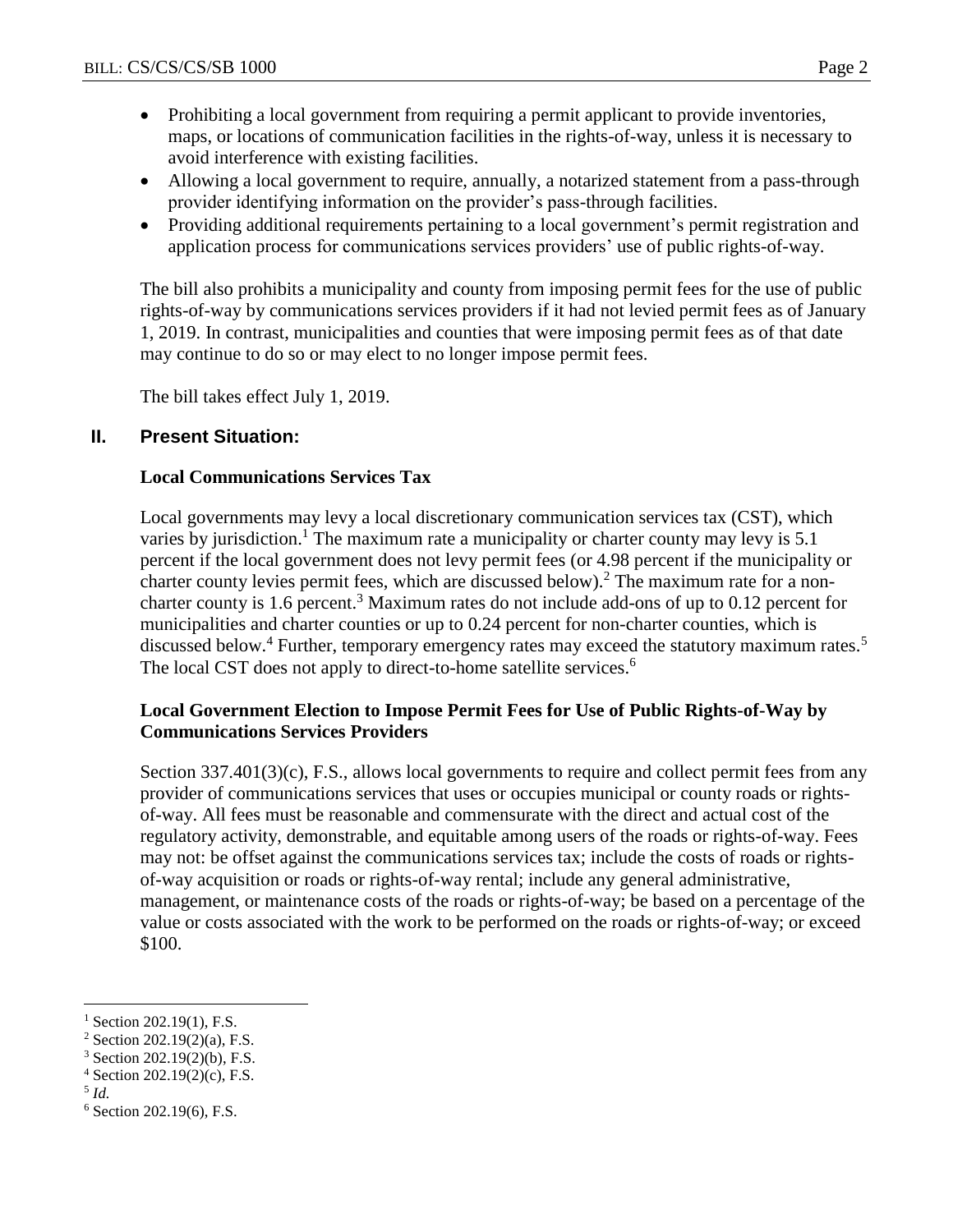$\overline{a}$ 

Before July 16, 2001, each local government was required to make an election on whether to charge permit fees. Local CST rates were different for municipalities and charter counties compared to non-charter counties.

The options for a municipality or charter county were: (1) to require and collect permit fees, but have its local CST rate automatically reduce by 0.12 percent; or (2), elect not to charge permit fees and increase, by ordinance or resolution, the local CST rate by an amount not to exceed 0.12 percent. A municipality or charter county that did not make the required election was statutorily presumed to have elected not to require and collect permit fees.

In contrast, a non-charter county that elected to require and collect permit fees had no reduction in its local CST rate, and a non-charter county that elected not to charge permit fees could increase its local CST rate, by ordinance or resolution, by an amount not to exceed 0.24 percent. A non-charter county that did not make the required election was statutorily presumed to have elected not to require and collect permit fees.

Section 337.401(3)(j), F.S., allows a local government to change its election. If a municipality or charter county changes its election in order to require and collect permit fees, its local CST rate would automatically be reduced by 0.12 percent plus the percentage, if any, by which the rate was previously increased due to the previous election. If a municipality or charter county changes its election in order to no longer require and collect permit fees, its local CST rate could be increased by an amount not to exceed 0.24 percent.

If a non-charter county changes its election in order to require and collect permit fees, its local CST rate would automatically be reduced by the percentage, if any, by which such rate was increased due to the previous election. If a non-charter county changes its election in order to no longer require and collect permit fees, its local CST rate could be increased by an amount not to exceed 0.24 percent.

### **Permitting for Use of Public Rights-of-Way by Communications Service Providers**

Pursuant to s. 337.401, F.S., each local government that has jurisdiction and control of public roads or publicly owned rail corridors is authorized to adopt and enforce reasonable rules or regulations with regard to the placement and maintenance of utility facilities across, on, or within the right-of-way limits of any road or publicly owned rail corridors under its jurisdiction. Each local government may authorize any person who is a resident of this state, or any corporation that is organized under the laws of this state or licensed to do business within this state, to use a right-of-way for a utility<sup>7</sup> in accordance with the local government's rules or regulations. A utility may not be installed, located, or relocated within a right-of-way unless authorized by a written permit.

<sup>&</sup>lt;sup>7</sup> Section 337.401(1)(a), F.S., refers to "any electric transmission, telephone, telegraph, or other communications services lines; pole lines; poles; railways; ditches; sewers; water, heat, or gas mains; pipelines; fences; gasoline tanks and pumps; or other structures referred to in this section and in ss. 337.402, 337.403, and 337.404" as a "utility."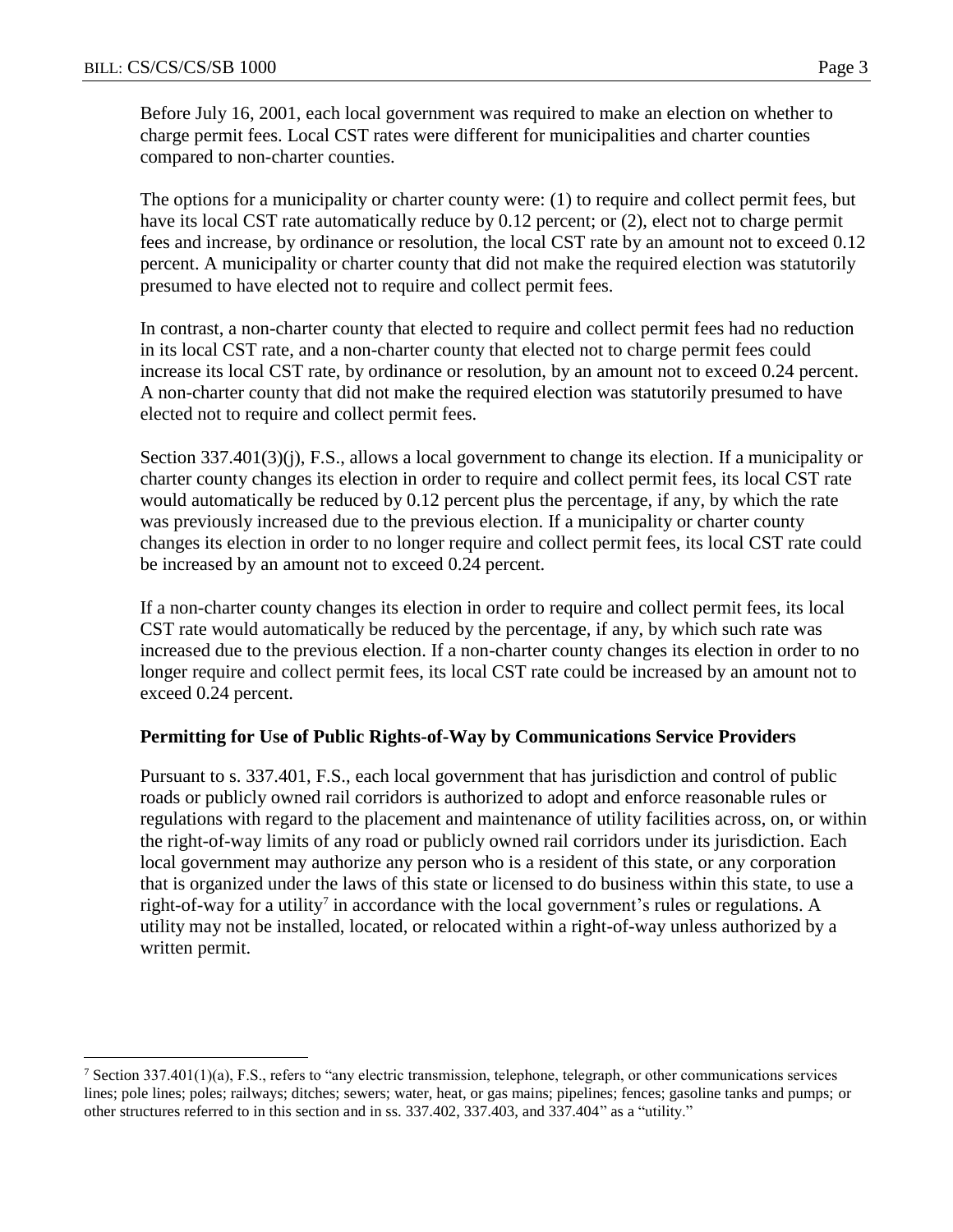#### **Permitting for Small Wireless Facilities in the Public Rights-of-Way**

In 2017, the Legislature passed the Advanced Wireless Infrastructure Deployment Act (Act), which established a process by which wireless providers may place certain "small wireless facilities"<sup>8</sup> on, under, within, or adjacent to certain utility poles or wireless support structures within public rights-of-way under the jurisdiction and control of a local government.<sup>9</sup> The Act prescribes the specific terms and conditions under which an authority<sup>10</sup> must process and issue permits for collocation<sup>11</sup> of small wireless facilities in the public rights-of-way. The impetus for the passage of the Act was to streamline local permitting regulations in order to facilitate the deployment of fifth generation, or 5G, wireless technology. As of June 2018, 20 states had enacted "small cell" legislation that streamlines regulations to facilitate the deployment of 5G small cells.<sup>12</sup>

### **III. Effect of Proposed Changes:**

The bill prohibits a municipality or county from imposing permit fees for the use of public rights-of-way by communications services providers if it had not levied the permit fees as of January 1, 2019. In contrast, municipalities and counties that were imposing permit fees as of that date may continue to do so or may elect to no longer impose permit fees. As of January 2019, three local governments – one municipality, one charter county, and one non-charter county – impose permit fees.<sup>13</sup>

The bill also makes extensive changes to s. 337.401(3) and (7), F.S., relating to the use of public rights-of-way and small and micro wireless infrastructure.<sup>14</sup> For ease of the reader, the current law is described immediately prior to the discussion of each change proposed in the bill.

 $\overline{a}$ 

 $8$  "Small wireless facility" is defined in s. 337.401(7)(b)10., F.S., to mean a wireless facility that meets the following qualifications:

a. Each antenna associated with the facility is located inside an enclosure of no more than 6 cubic feet in volume or, in the case of antennas that have exposed elements, each antenna and all of its exposed elements could fit within an enclosure of no more than 6 cubic feet in volume; and

b. All other wireless equipment associated with the facility is cumulatively no more than 28 cubic feet in volume. The following types of associated ancillary equipment are not included in the calculation of equipment volume: electric meters, concealment elements, telecommunications demarcation boxes, ground-based enclosures, grounding equipment, power transfer switches, cutoff switches, vertical cable runs for the connection of power and other services, and utility poles or other support structures.

<sup>9</sup> Chapter 2017-136, Laws of Fla.

 $10$  Section 337.401(7)(b)5., F.S. "Authority" means a county or municipality having jurisdiction and control of the rights-ofway of any public road. The term does not include the Department of Transportation.

<sup>&</sup>lt;sup>11</sup> Section 337.401(7)(b)7., F.S. "Collocation" means to install, mount, maintain, modify, operate, or replace one or more wireless facilities, on, under, within, or adjacent to a wireless support structure or utility pole.

<sup>12</sup> National Conference of State Legislatures. Legis Brief Vol. 26, No.22*: 5G: The Future of Wireless Technology* (June 2018), *available at:* [http://www.ncsl.org/documents/legisbriefs/2018/june/LBJune2018\\_SmallCell\\_goID32451.pdf.](http://www.ncsl.org/documents/legisbriefs/2018/june/LBJune2018_SmallCell_goID32451.pdf) (last visited April 4, 2019).

<sup>13</sup> *See* Florida Department of Revenue, *Florida Communications Services Tax – Historical, Current and Upcoming Local Tax Rates*, *available at:* [http://floridarevenue.com/taxes/Documents/cst\\_rate\\_table.xlsx](http://floridarevenue.com/taxes/Documents/cst_rate_table.xlsx) (last visited April 4, 2019).

<sup>&</sup>lt;sup>14</sup> "Wireless facility" means equipment at a fixed location that enables wireless communications between user equipment and a communications network. The term includes radio transceivers, antennas, wires, coaxial or fiber-optic cable, regular and backup power supplies, and comparable equipment. The term includes small wireless facilities.

<sup>&</sup>quot;Small wireless facility" means a wireless facility for which each associated antenna associated is located inside, or could fit within, an enclosure of no more than 6 cubic feet in volume, and all other associated wireless equipment is cumulatively no more than 28 cubic feet in volume.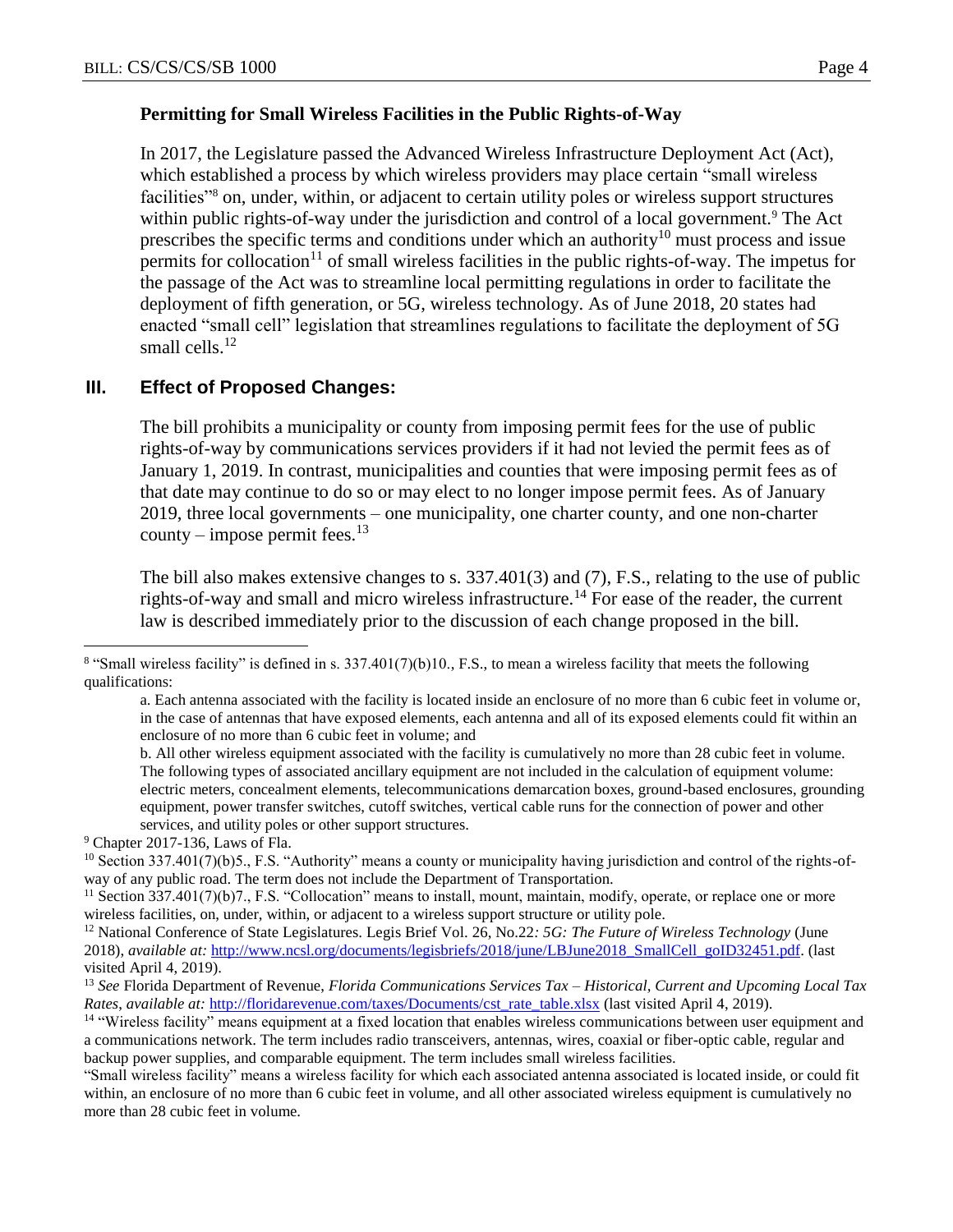$\overline{a}$ 

Current Law: Current law contains a statement of legislative intent that local governments treat providers of communications services in a nondiscriminatory and competitively neutral manner.

Proposed Change: The bill requires local governments to take into account the distinct engineering, construction, operation, maintenance, public works and safety requirements of the provider's facilities when imposing rules or regulations governing the placement or maintenance of communications facilities in the public roads or rights-of-way.

Current Law: Current law allows a municipality or county to require a provider of communications services that places or seeks to place facilities in its roads or rights-of-way to register with the municipality or county, and limits the types of information that may be required in registration to identification and location information and any required proof of insurance or self-insuring status adequate to defend and cover claims.

Proposed Change: In addition to providing the limited information above, the bill adds to the registration requirements: (1) a statement as to whether the registrant is a pass-through provider and (2), the registrant's federal employer identification number. The bill also provides that a municipality or county may not require registration or renewal more frequently than every five years, but may require that a provider submit any update within 90 days after a change in such information. The bill also prohibits a local government from requiring the provision of an inventory of communications facilities, maps, locations of such facilities or other information as a condition of registration, renewal, or for any other purpose. It does allow a local government to require as part of a permit application that the applicant identify at-grade (ground level) communications facilities within 50 feet of the proposed installation location for the placement of at grade communications facilities. The bill also prohibits: requiring a provider to pay any fee, cost, or other charge for registration or renewal; adoption or enforcement of any ordinances, regulations, or requirements as to the placement or operation of communications facilities in a right of way by a communications services provider; or imposition or collection of any tax or charge for the provision of communications services over the communications services provider's communications facilities in a right of way.

Current Law: Current law prohibits the imposition of permit fees for any activity that does not require the physical disturbance of the roads or rights-of-way or does not impair access to or full use of the roads or rights-of-way.

Proposed Change: The bill adds that this prohibition includes the performance of service restoration of existing facilities; extensions of existing facilities for providing communications services to customers; and the placement of micro wireless facilities suspended on cables between existing poles.

Current Law: Current law requires a local government to provide to the Secretary of State notice of a proposed ordinance governing a telecommunications company placing or maintaining

<sup>&</sup>quot;Micro wireless facility" means a small wireless facility having dimensions no larger than 24 inches in length, 15 inches in width, and 12 inches in height and an exterior antenna, if any, no longer than 11 inches. s. 337.401(7)(b)12., 10., and 9., F.S., respectively.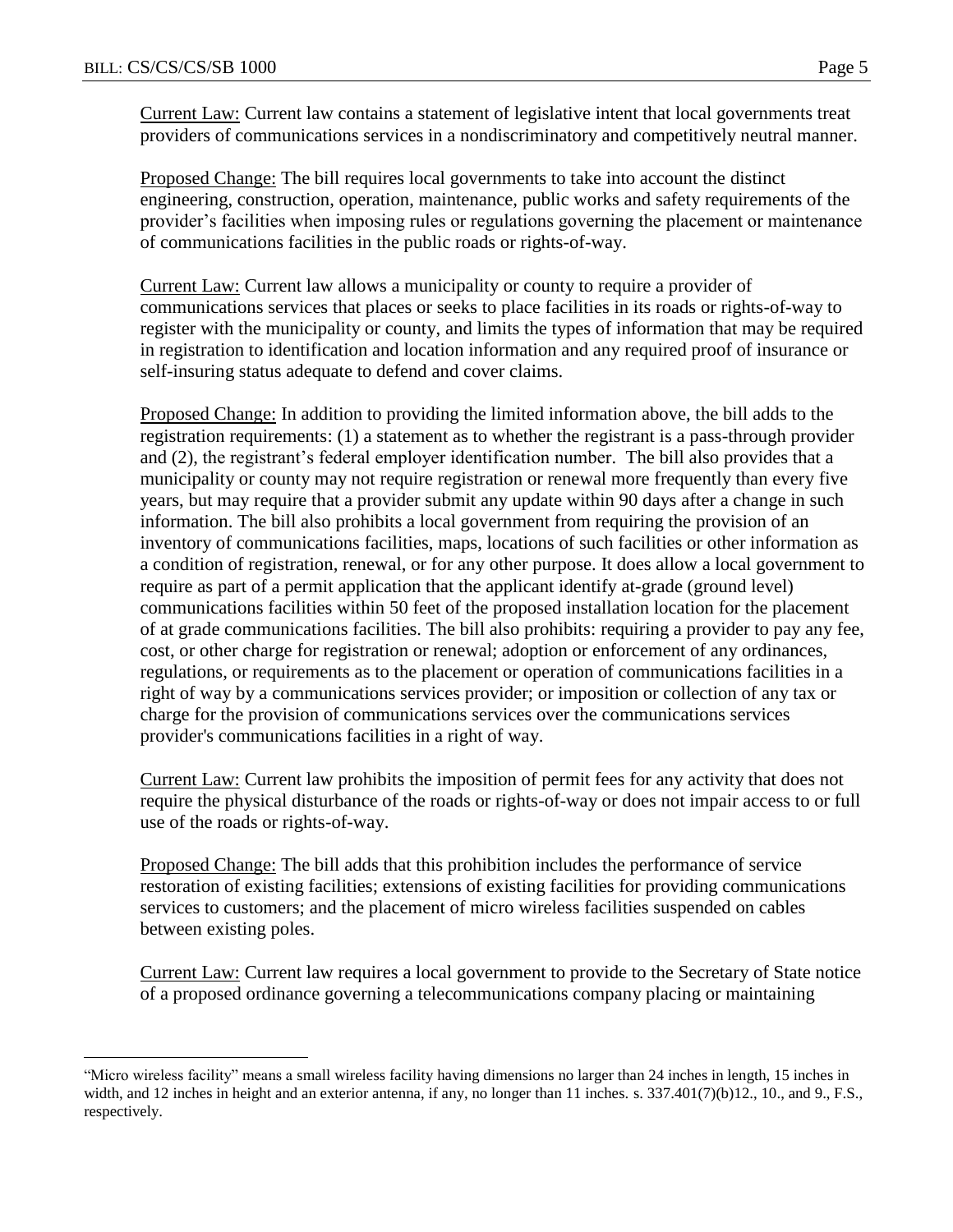facilities in its roads or rights-of-way within specified times. Failure to provide the notice does not render the ordinance invalid.

Proposed Change: The bill requires that, if notice was not provided, the ordinance must be suspended until 30 days after the municipality or county provides the required notice.

Current Law: Current law prohibits a local government from using its authority over the placement of facilities in its roads and rights-of-way as a basis for asserting or exercising regulatory control over a provider of communications services regarding matters within the exclusive jurisdiction of the Florida Public Service Commission or the Federal Communications Commission.

Proposed Change: The bill prohibits the local government from exercising control over equipment or technology used by a provider. The bill also prohibits a local government from requiring any permit for the maintenance, repair, replacement, extension, or upgrade of existing aerial wireline communications facilities on utility poles or attachments on utility poles by a communications service provider. A local government may, however, require a right-of-way permit for work that involves excavation, closure of a sidewalk, or closure of a vehicular lane, unless the provider is performing service restoration work to existing facilities.

Additionally, the bill prohibits a local government from requiring a permit or any charge for the maintenance, repair, replacement, extension, or upgrade of existing aerial or underground communications facilities on private property outside the public rights-of-way. An extension of existing facilities includes an extension from the rights-of-way into a customer's private property for the purpose of placing a service drop or an extension from the rights-of-way into a utility easement to provide service to a discrete identifiable customer or group of customers.

Current Law: Current law does not specify a timeframe within which local governments must process a permit application for the placement of communications facilities in the public rightof-way by a communications services provider, except with respect to the permitting of small wireless facilities.<sup>15</sup>

Proposed Change: The bill provides that all permit applications required by a local government for the placement of communications facilities must be processed consistent with the timeframes established for small wireless facilities.

Current Law: Current law states that a local government may adopt or enforce reasonable rules or regulations concerning use of its rights-of-way.

Proposed Change: The bill requires that any such rules or regulations be in writing. It also requires that a local government give providers at least 60 days advance written notice before making any changes to the rules or regulations.

Current Law: A county or municipality that levies a local CST may charge a pass-through provider that places or maintains a communications facility in the roads or rights-of-way an

 $\overline{a}$ <sup>15</sup> *See* s. 337.401(7)(d)7.-9., F.S., for the timeframes applicable to small wireless facilities.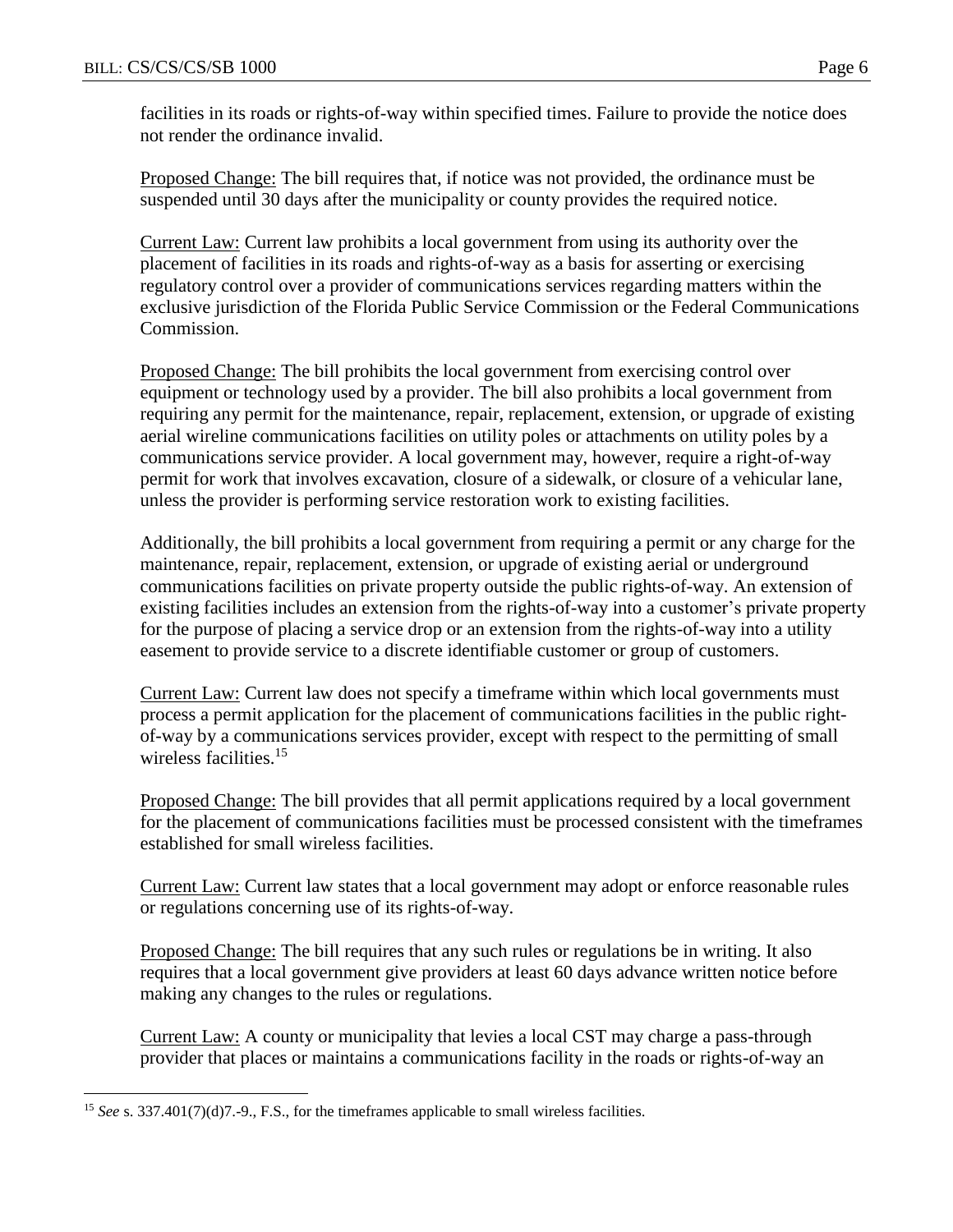annual amount not to exceed \$500 per linear mile or portion thereof. The \$500 charge is based on the linear miles of roads or rights-of-way where a communications facility is placed, not based on a summation of the lengths of individual cables, conduits, strands, or fibers. The local government may impose the charge only once annually and only to one person for any communications facility. Any charge shall be reduced for a prorated portion of any 12-month period during which the person remits local CST imposed by the county or municipality. Any excess amounts paid to a county or municipality shall be refunded to the person upon written notice of the excess to the county or municipality.

Proposed Change: A county or municipality may require a pass-through provider to provide an annual notarized statement identifying the total number of linear miles of pass-through facilities in the municipality's or county's rights-of-way. Upon request from a county or municipality, a pass-through provider must provide reasonable access to maps of pass-through facilities located in the rights-of-way of the county or municipality making the request. The scope of the request must be limited to only those maps of pass-through facilities from which the calculation of the linear miles of pass-through facilities in the rights-of-way can be determined. The request must be accompanied by an affidavit that the person making the request is authorized by the county or municipality to review tax information related to the revenue and mileage calculations for passthrough providers. A request may not be made more than once annually to a pass-through provider.

Current Law: For purposes of the Advanced Wireless Infrastructure Deployment Act, the definition of "applicable codes" includes provisions on "objective design standards," or aesthetics. The significance of this is that an authority must approve a complete application unless it does not meet the authority's applicable codes. If these aesthetic requirements are part of applicable codes, the aesthetic requirements must be met for approval of an application.

Proposed Change: The bill adds to the definition of "applicable codes" the National Electric Safety Code and the 2017 edition of the Department of Transportation Utility Manual. The bill also transfers the aesthetic requirements from the definition to new paragraph  $337.401(7)(r)$ .

Current Law: The current definition of "application" means a request submitted by an applicant to an authority for a permit "to collocate small wireless facilities."

Proposed Change: The bill adds a request for a permit "to place a new utility pole used to support a small wireless facility," thus requiring local governments to permit new poles.

Current Law: "Wireless infrastructure provider" means a person who has been certificated to provide telecommunications service, and who builds or installs wireless communication transmission equipment, wireless facilities, or wireless support structures but is not a wireless services provider.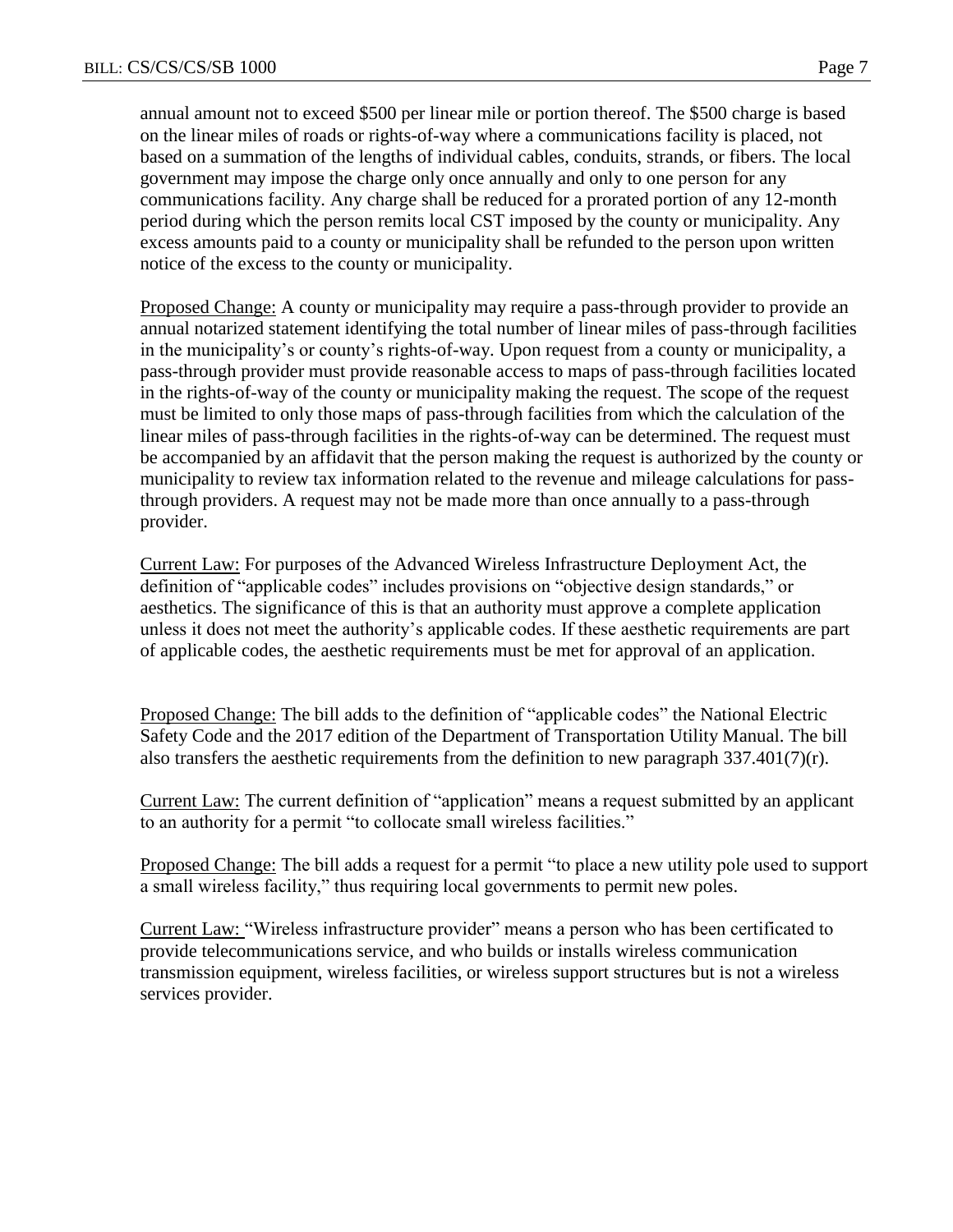Proposed Change: The bill amends the definition of "wireless infrastructure provider" to mean a person who is certificated under Florida's telecommunications statute or cable and video services statute. $16$ 

Current Law: "Wireless Support Structure" means a freestanding structure, or another existing or proposed structure designed to support wireless facilities.

Proposed Change: The bill changes the definition of "wireless support structure" to include a "pedestal or other support structure for ground based equipment not mounted on a utility pole and less than 5 feet in height," thus requiring a local government to permit these support structures.

Current Law: Current law prohibits an authority from prohibiting, regulating, or charging for the collocation of small wireless facilities in public rights-of-way.

Proposed Change: The bill adds to this prohibition "the installation, maintenance, modification, operation, or replacement of utility poles used for the collocation of small wireless facilities," allowing installation of a utility pole without regulation or charge.

Current Law: Current law provides that an applicant for a permit to place small wireless facilities is not required to provide more information than is necessary to demonstrate the applicant's compliance with applicable codes.

Proposed Change: The bill adds a prohibition against requiring an applicant to provide inventories, maps, or locations of communications facilities in the right-of-way other than as necessary to avoid interference with other at-grade or aerial facilities located at the specific location proposed for a small wireless facility or within 50 feet of such location.

Current Law: Current law prohibits a local government from requiring the placement of small wireless facilities on any specific utility pole or category of poles.<sup>17</sup>

Proposed Change: The bill adds additional prohibitions. Under the bill, a local government may not:

- Require a demonstration that collocation of a small wireless facility on an existing structure is not legally or technically possible as a condition for granting a permit for the collocation of a small wireless facility on a new utility pole, except as provided in an area where an authority has required all public utility lines be placed underground.<sup>18</sup>
- Require compliance with an authority's provisions regarding placement of small wireless facilities or a new utility pole used to support a small wireless facility in rights-of-way under the control of the Department of Transportation.
- Require a meeting before filing an application.
- Require direct or indirect public notification or a public meeting for the placement of communication facilities in the right-of-way.

 $\overline{a}$ <sup>16</sup> Chapter 364, F.S., Telecommunications Companies and Chapter 610, F.S., Cable and Video Services.

<sup>17</sup> Section 337.401(7)(d)3., F.S.

 $18$  New s. 337.401(7)(i), F.S., discussed below.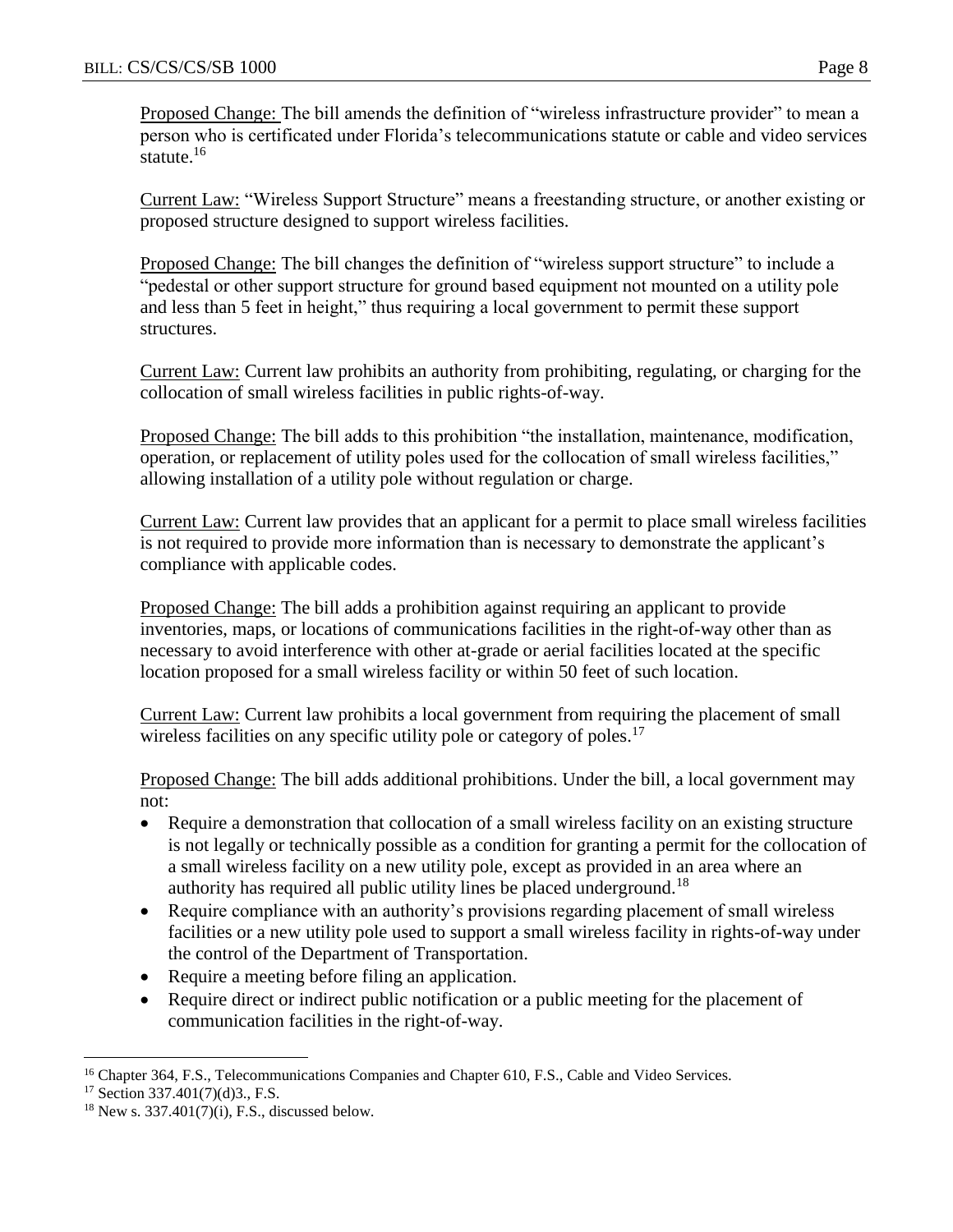- Limit the size or configuration of a small wireless facility or any of its components, if the small wireless facility complies with the stated size limits.
- Prohibit the installation of a new utility pole used to support the collocation of a small wireless facility if the installation otherwise meets the requirements of the subsection.
- Require that any component of a small wireless facility be placed underground except as provided in an area where an authority has required all public utility lines be placed underground.<sup>19</sup>

Current Law: Current law provides for review, approval, and denial of an application for a permit to use rights-of-way.

Proposed Change: If an authority provides for an administrative review of a denial, the review and decision must be issued within 45 days after a written request is received by the authority, with information on the specific code provisions on which the denial was based. If the review is not complete within 45 days, the authority waives any claim regarding the failure to exhaust administrative remedies in any judicial review of the denial of an application.

Current Law: An authority may deny a proposed collocation of a small wireless facility in the public rights-of-way for interferences with such things as the safe operations of traffic control equipment, sight lines or clear zones for transportation, and noncompliance with the Americans with Disabilities Act.

Proposed Change: An authority may deny an application based on the interferences with such things as stated above to place a utility pole used to support a small wireless facility in the public rights-of-way.

Current Law: Current law allows a local government to require insurance, indemnification, performance bonds, or security funds.

Proposed Change: The bill removes the authority a local government has to require a performance bond and security fund as part of the registration process. Instead, a local government may require a construction bond limited to no more than 18 months after the construction is completed. The bill also requires the local government to accept a letter of credit or similar financial instrument issued by any financial institution that is authorized to do business within the United States. The bill states that a provider of communications services "may add an authority to any existing bond, insurance policy, or other relevant financial instrument, and the authority must accept such proof of coverage without any conditions." Finally, an authority may not require a communications services provider to indemnify it for liabilities not caused by the provider, including liabilities arising from the authority's negligence, gross negligence, or willful conduct.

Current Law: Current law contains size limitations for micro wireless facilities. Additionally, current law restricts an authority from requiring approval or fees for: routine maintenance; replacement of existing wireless facilities with wireless facilities that are substantially similar or of the same or smaller size; or installation, placement, maintenance, or replacements of micro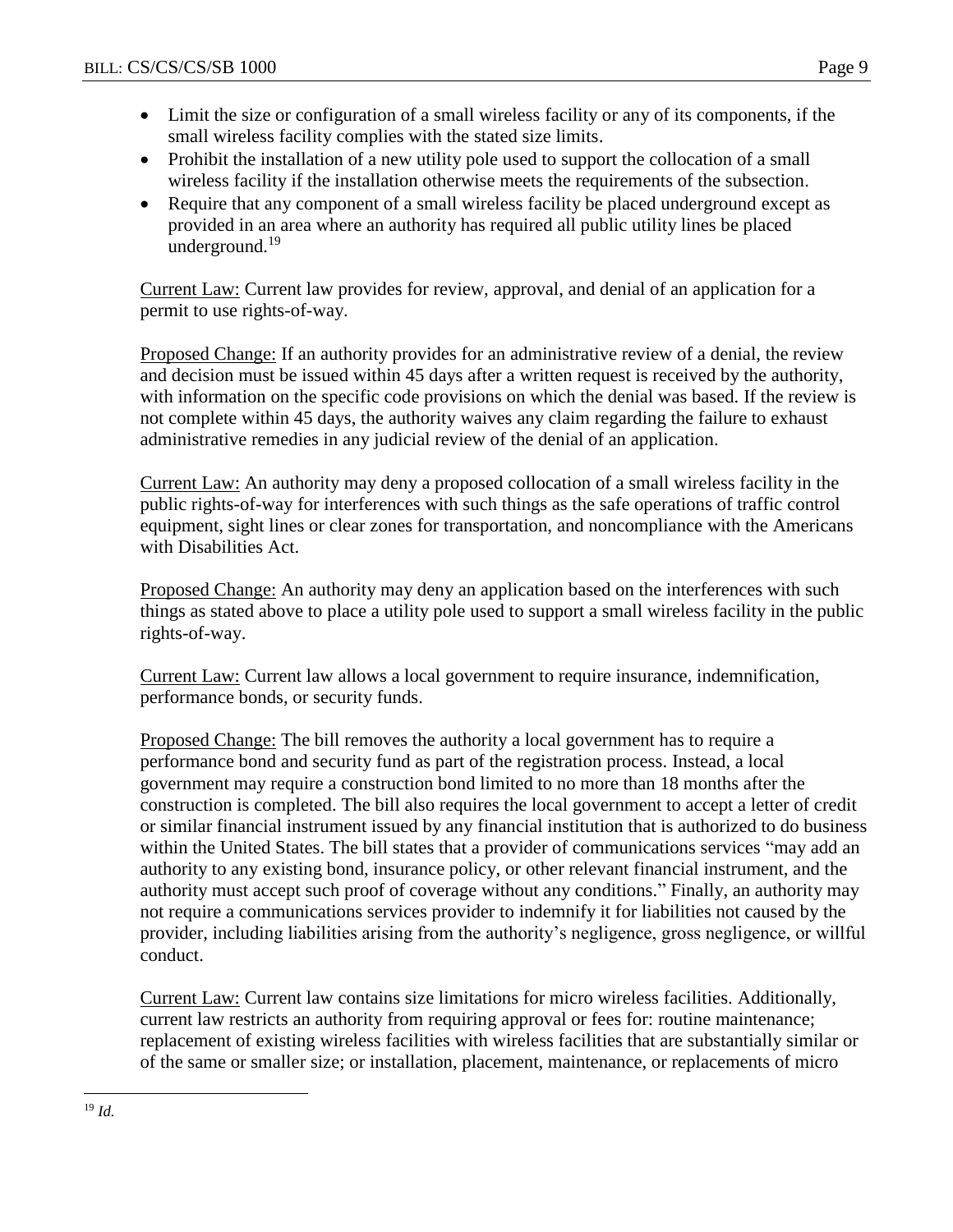wireless facilities that are suspended on cables strung between existing utility poles. However, an authority may require a right-of-way permit for work that involves excavation, closure of a sidewalk, or closure of a vehicular lane unless the provider is making emergency restoration or repair work to existing facilities.

Proposed Change: The bill provides that an authority may require an initial letter from or on behalf of a provider attesting that the micro wireless facility dimensions comply with the limits but after that filing, the authority may not require any additional filing or other information as long as the provider is deploying the same or a substantially similar or smaller size micro wireless facility equipment. The bill also allows an authority to require a right-of-way permit for work in the right-of-way, unless the provider is performing service restoration on an existing facility and the work is done in compliance with the 2017 edition of the Department of Transportation Utility Accommodation Manual. An authority may require notice of such work within 30 days after restoration and may require an after-the-fact permit for work that would otherwise have required a permit.

Proposed Change: The bill prohibits a local government permitting authority from "instituting, either expressly or de facto, a moratorium, zoning-in-progress, or other mechanism that would prohibit or delay the filing, receiving, or processing of registrations, applications, or issuing of permits or other approvals for the collocation of small wireless facilities or the installation, modification, or replacement of utility poles used to support the collocation of small wireless facilities."

Current Law: Under current law, a local government may not require communications services facilities to be placed under ground.

Proposed Change: The bill creates s. 337.401(7)(i), F.S., to require that a provider comply with an authority's written, objective, reasonable, and nondiscriminatory requirements that prohibit new utility poles used to support small wireless facilities, if:

- The authority, at least 90 days before the submission of the application, has required all public utility lines to be underground.
- Structures that the authority allows to remain above ground are reasonably available to wireless providers for the collocation of small wireless facilities and may be replaced by a wireless provider to accommodate the collocation of small wireless facilities.
- A provider may install a new utility pole in designated areas in a right-of-way if the provider is not reasonably able to provide wireless service by collocating.

For small wireless facilities installed before an authority adopts a requirement that public utility lines be placed underground, an authority adopting such requirement shall:

- Permit wireless provider to maintain the small wireless facilities in place, subject to any applicable pole attachment agreement with the pole owner.
- Permit the wireless provider to replace the associated pole within 50 feet of the prior location.

Proposed Change: The bill creates a cause of action for any person aggrieved by a violation of the right-of-way statute. Any such person may bring a civil action in a U.S. District Court or any other court of competent jurisdiction and the court may grant temporary or permanent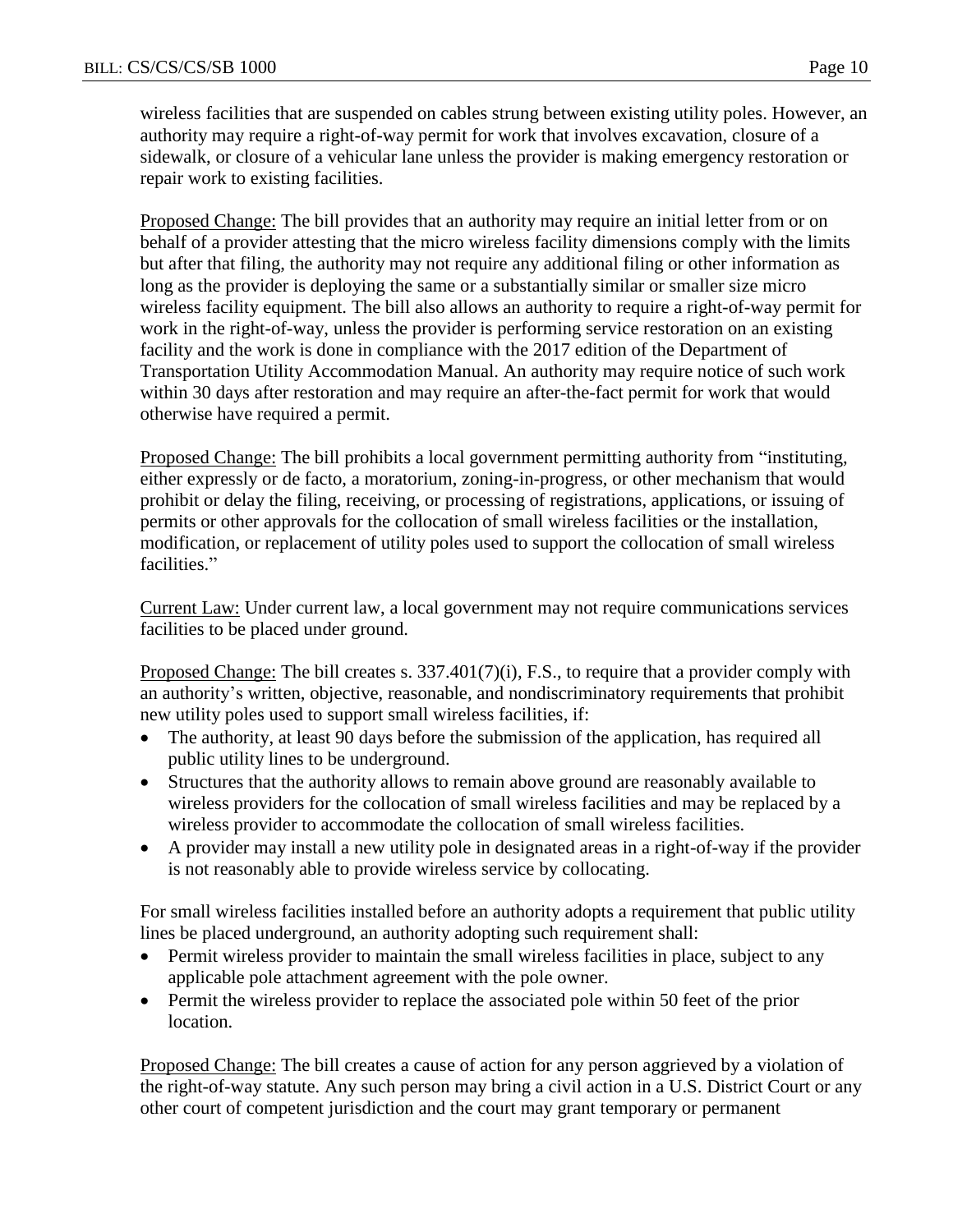injunctions to prevent or restrain violations and direct the recovery of full costs, including awarding reasonable attorney fees, to the party who prevails.

Proposed Change: The bill states that all work done in the authority's rights-of-way by regulated utilities who are subject to s. 337.401, F.S., must comply with the 2017 edition of the Florida Department of Transportation Utility Accommodation Manual.

Proposed Change: The bills provides that nothing in this act shall be construed to delay the issuance of permits for other utility work, including, but not limited to, permits related to electricity or gas work in the rights-of-way.

The bill also amends s. 202.20, F.S., to conform a cross-reference.

The bill takes effect on July 1, 2019.

## **IV. Constitutional Issues:**

### A. Municipality/County Mandates Restrictions:

Subsection (b) of Art. VII, s. 18 of the Florida Constitution provides that, except upon approval of each house of the legislature by two-thirds vote of the membership, the legislature may not enact, amend, or repeal any general law if the anticipated effect of doing so would be to reduce the authority that municipalities or counties have to raise revenue in the aggregate, as such authority existed on February 1, 1989.

In part, the amendments made to s. 337.401, F.S., in the bill limit the authority a local government has to levy a permit fee on communication services providers' use of the rights-of-way. However, the reduced authority is replaced with the authority to increase the total tax rate a local government may impose on communication services.

The bill also preempts counties and municipalities from imposing regulatory fees for activities related to permitting for use of public rights-of-way by communications services providers and for small wireless facilities.

However, an exemption may apply if these provisions have an insignificant fiscal impact, which for Fiscal Year 2019-2020 is \$2.1 million.<sup>20, 21, 22</sup>

## B. Public Records/Open Meetings Issues:

None.

 $\overline{a}$ 

<sup>20</sup> FLA. CONST. art. VII, s. 18(d).

 $^{21}$  An insignificant fiscal impact is the amount not greater than the average statewide population for the applicable fiscal year times \$0.10. *See* Florida Senate Committee on Community Affairs, *Interim Report 2012-115: Insignificant Impact*, (September 2011), *available at* <http://www.flsenate.gov/PublishedContent/Session/2012/InterimReports/2012-115ca.pdf> (last visited April 4, 2019).

 $22$  Based on the Demographic Estimating Conference's population adopted on Feb. 6, 2019. The conference packet is *available at* <http://edr.state.fl.us/Content/conferences/population/ConferenceResults.pdf> (last visited April 4, 2019).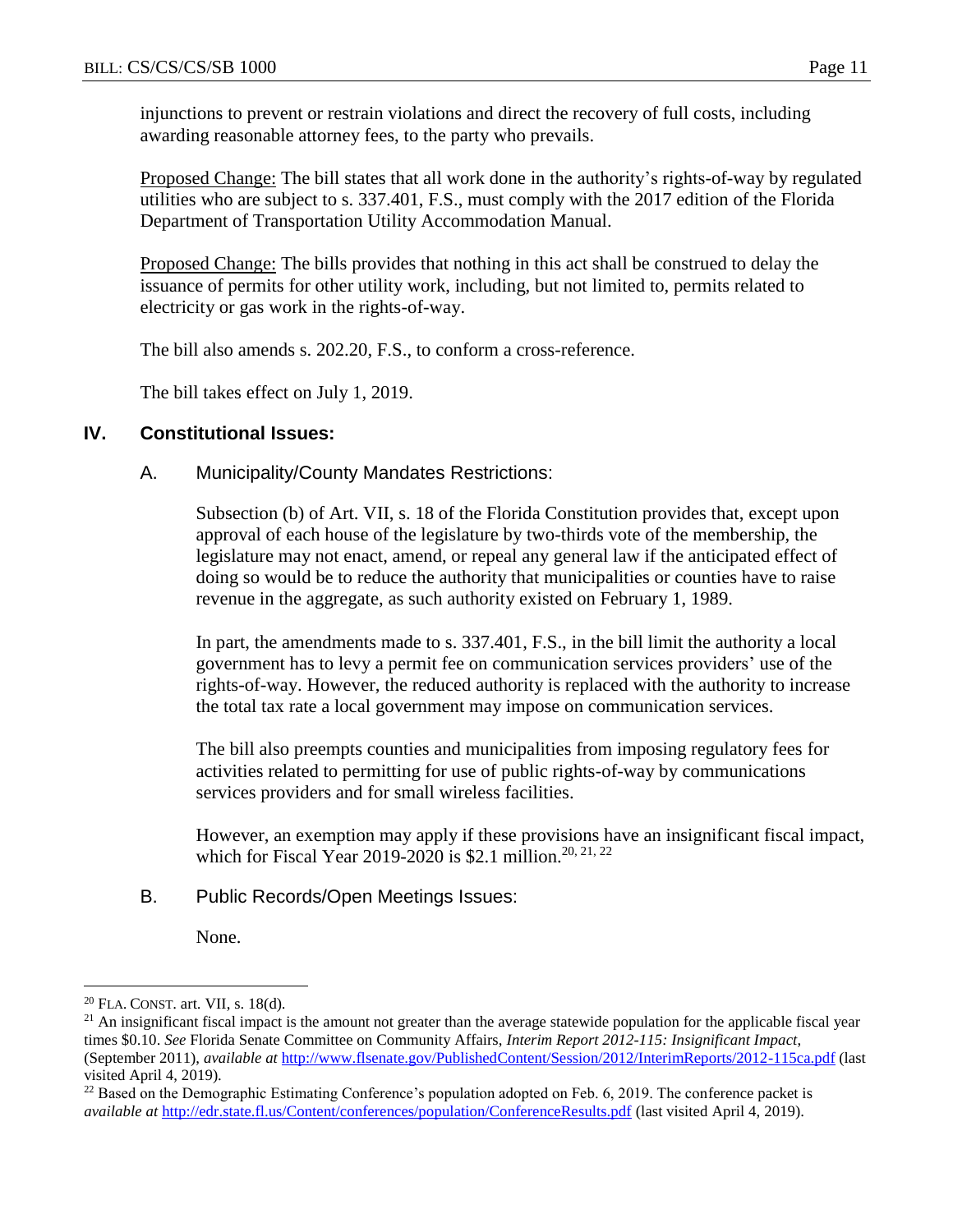## C. Trust Funds Restrictions:

None.

D. State Tax or Fee Increases:

None.

E. Other Constitutional Issues:

Lines 1119 through 1127 of the bill state, "Any person aggrieved by a violation of this section may bring a civil action in a United States District Court or in any other court of competent jurisdiction." It is not clear that a state legislature can grant jurisdiction to a United States District Court.

## **V. Fiscal Impact Statement:**

A. Tax/Fee Issues:

The Revenue Estimating Conference determined this bill either will have no fiscal impact to local government revenues or will decrease local government revenues in an indeterminate amount.

B. Private Sector Impact:

None.

C. Government Sector Impact:

The bill removes the ability for a local government to elect to charge permit fees for communications services providers' use of public rights-of-way. The bill also preempts counties and municipalities from imposing regulatory fees for activities related to permitting for use of public rights-of-way by communications services providers and for small wireless facilities.

## **VI. Technical Deficiencies:**

None.

### **VII. Related Issues:**

None.

### **VIII. Statutes Affected:**

This bill substantially amends the following sections of the Florida Statutes: 202.20 and 337.401.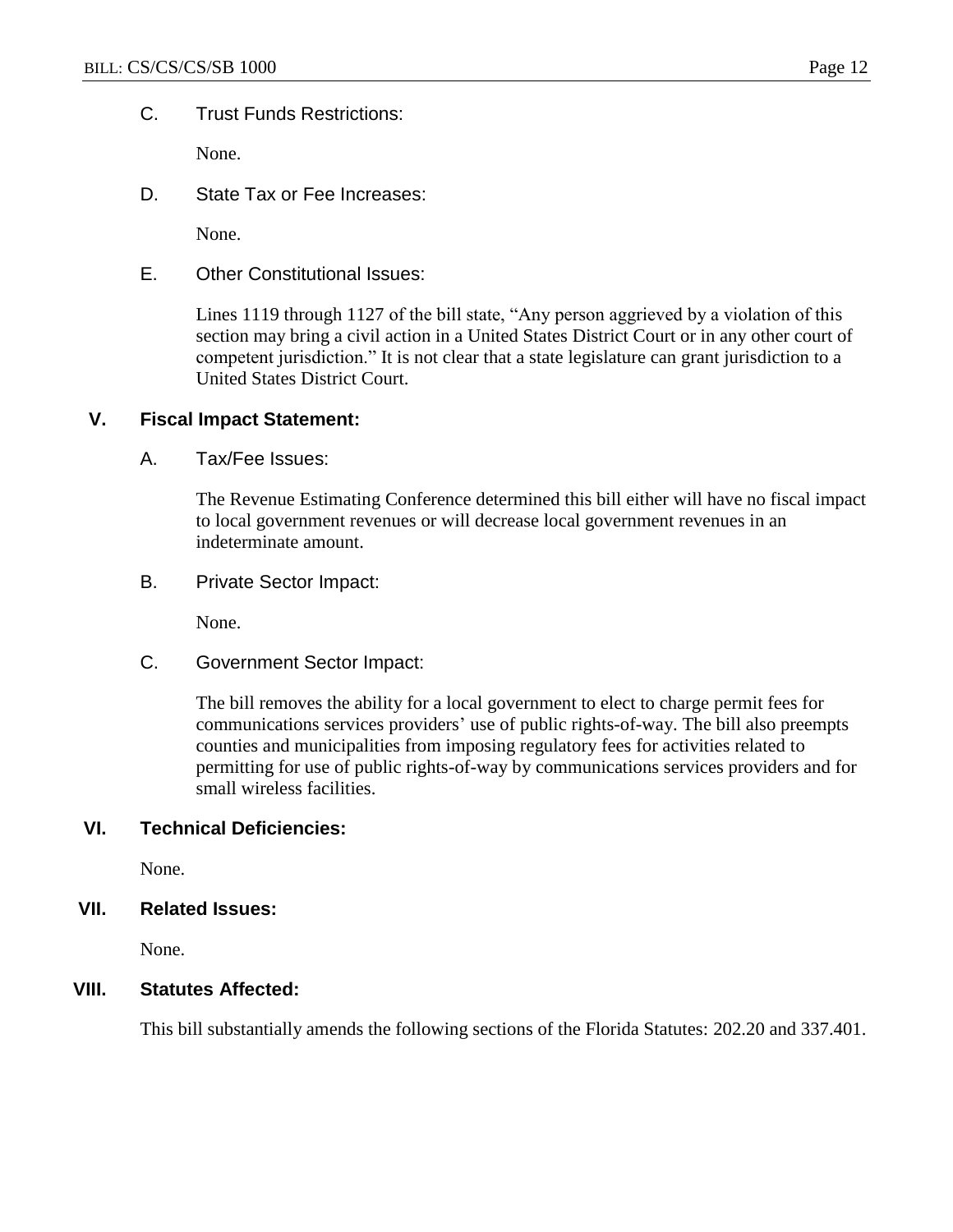## **IX. Additional Information:**

A. Committee Substitute – Statement of Substantial Changes:

(Summarizing differences between the Committee Substitute and the prior version of the bill.)

# **CS/CS/CS by Appropriations on April 18, 2019:**

The committee substitute:

- Allows a municipality or county to require during the registration process a statement as to whether the registrant is a pass-through provider.
- Requires a registrant to provide an update to a county or municipality within 90 days of a change in the registrant's registration information.
- Expands from 25 feet to 50 feet the identification of other wireless facilities located in the rights-of-way.
- Clarifies that a local government's request to a provider for public, education, or government access channels is not considered an in-kind contributions.
- Restricts a county or municipality from requiring a communications services provider to obtain a permit or pay a fee to extend existing communications facilities.
- Adds "closing a parking lane" to the list of items for which a permit will be required.
- Adds additional codes and manuals to the definition of "applicable codes."
- Provides an administrative review of the denial of an application.
- Allows a local government to deny an application to place a utility pole.
- Exempts a provider from having to obtain a rights-of-way permit for certain service restoration on existing facilities.
- Provides that a wireless provider must comply with certain requirements if the local government has required all public utility lines in the rights-of-way to be placed underground, with certain exceptions.
- Requires all utility work under ch. 337, F.S., to comply with the 2017 edition of the Department of Transportation Utility Manual.
- Clarifies that this act must not be construed to delay the issuance of permits for other utility work in the rights-of-way.
- Extends the time limitation of a construction bond required by a local government to do work in the rights-of-way from 1 year to 18 months.
- Allows a local government to require, annually, a notarized statement from a passthrough provider identifying information on the provider's pass-through facilities.
- Lowers the height limit for ground based equipment capable of supporting wireless facilities from 10 feet to 5 feet.

# **CS/CS by Community Affairs on March 26, 2019:**

The committee substitute makes the following changes to the bill:

- Removes the decrease in the state communications services tax rate.
- Allows a city or county to request updates from a communications services provider during the five year registration period if any registration information changes.
- Provides that if a city or county fails to notify the Department of State of a proposed ordinance governing a telecommunications providers' use of public roads or rightsof-ways, the ordinance must be suspended until 30 days after the city or county provides the required notice.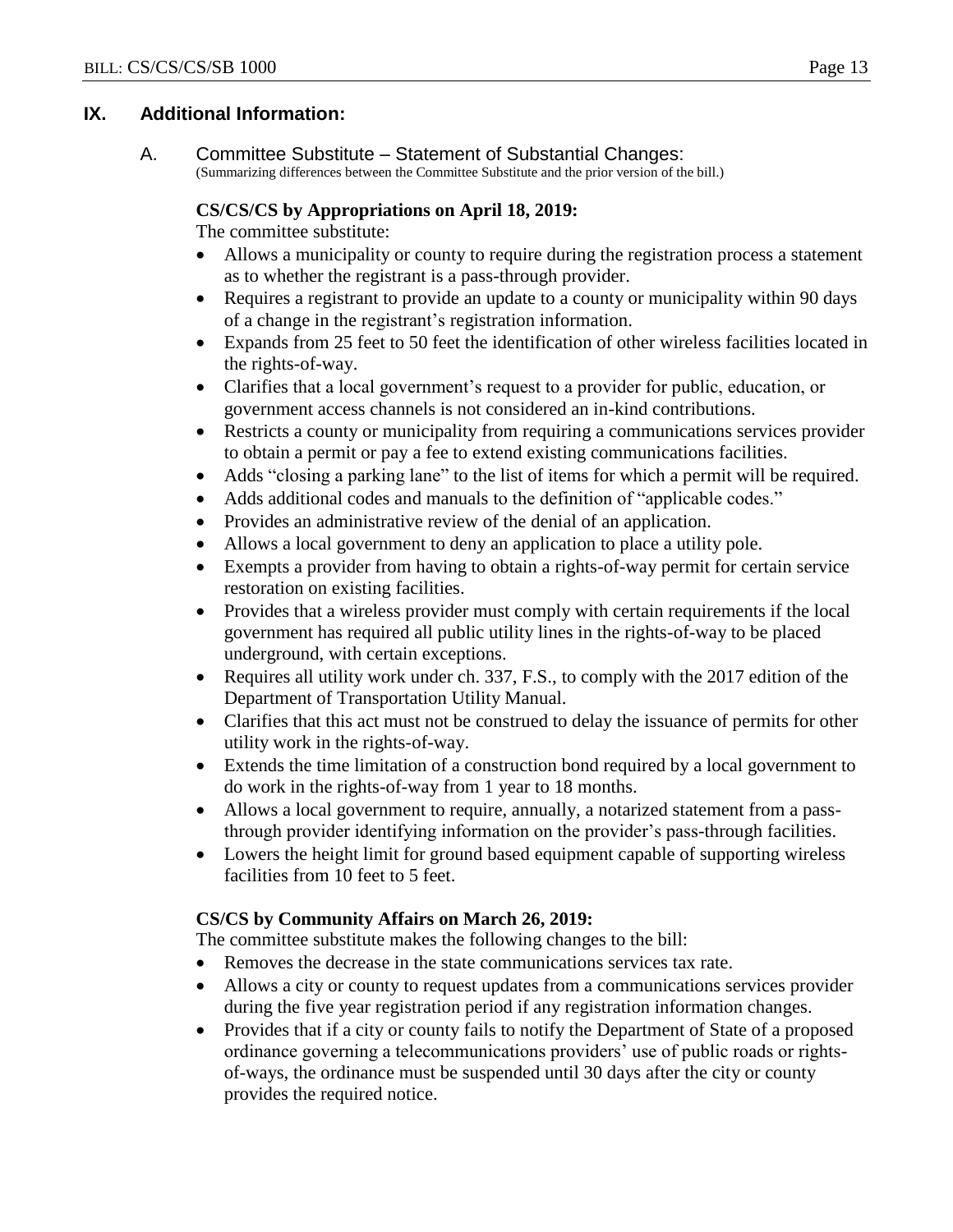- Clarifies that a city or county may not require a permit for the maintenance, repair, replacement, or upgrade of existing aerial wireline communications facilities on utility poles or related attachments.
- Clarifies provisions prohibiting a city or county from requiring a permit or fee for the maintenance, repair, replacement, or upgrade of existing aerial or underground communications facilities on private property.
- Allows the prevailing party in a civil suit for a violation of the right-of-way statute to recover full costs, including reasonable attorney fees. The bill allowed this for the *aggrieved* prevailing party only.

# **CS by Innovation, Industry, and Technology on March 12, 2019:**

The committee substitute revises the bill's provisions on to the election on permit fees and communications services taxes rates. Municipalities and counties that, as of January 1, 2019, were not imposing permit fees cannot reverse this election and cannot impose permit fees. In contrast, municipalities and counties that were imposing permit fees as of that date may continue to do so or may elect to no longer impose permit fees. The bill retains existing provisions on fees and changes to elections applicable only to this latter group.

The committee substitute adds to the bill extensive provisions on use of rights-of-way, including provisions on small and micro wireless infrastructure, including:

- Creating a civil cause of action for any person aggrieved by a violation of the rightof-way statute in a U.S. District Court or any other court of competent jurisdiction for a temporary or permanent injunction and recovery of full costs and reasonable attorney fees to a prevailing aggrieved party;
- Prohibiting a local government permitting authority from instituting, either expressly or de facto, a moratorium or other mechanism that would prohibit or delay permits for collocation of small wireless facilities or related poles;
- Deleting authority for a local government to require performance bonds and security funds and allowing them to require a construction bond limited to no more than one year after the construction is completed;
- Requiring a local government to accept a letter of credit or similar instrument issued by any financial institution authorized to do business within the U.S.;
- Allowing a provider of communications services to add a permitting authority to any existing bond, insurance policy, or other financial instrument, and requiring the authority to accept such coverage.

Finally, under the committee substitute, a local government may not:

- Prohibit, regulate, or charge for the installation, maintenance, modification, operation or replacement of utility poles used for the collocation of small wireless facilities;
- Require a demonstration that collocation of a small wireless facility on an existing structure is not legally or technically possible as a condition for granting a permit for collocation on a new utility pole;
- Require compliance with an authority's law regarding placement of small wireless facilities or a new utility pole used to support a small wireless facility in rights-ofway not controlled by the authority;